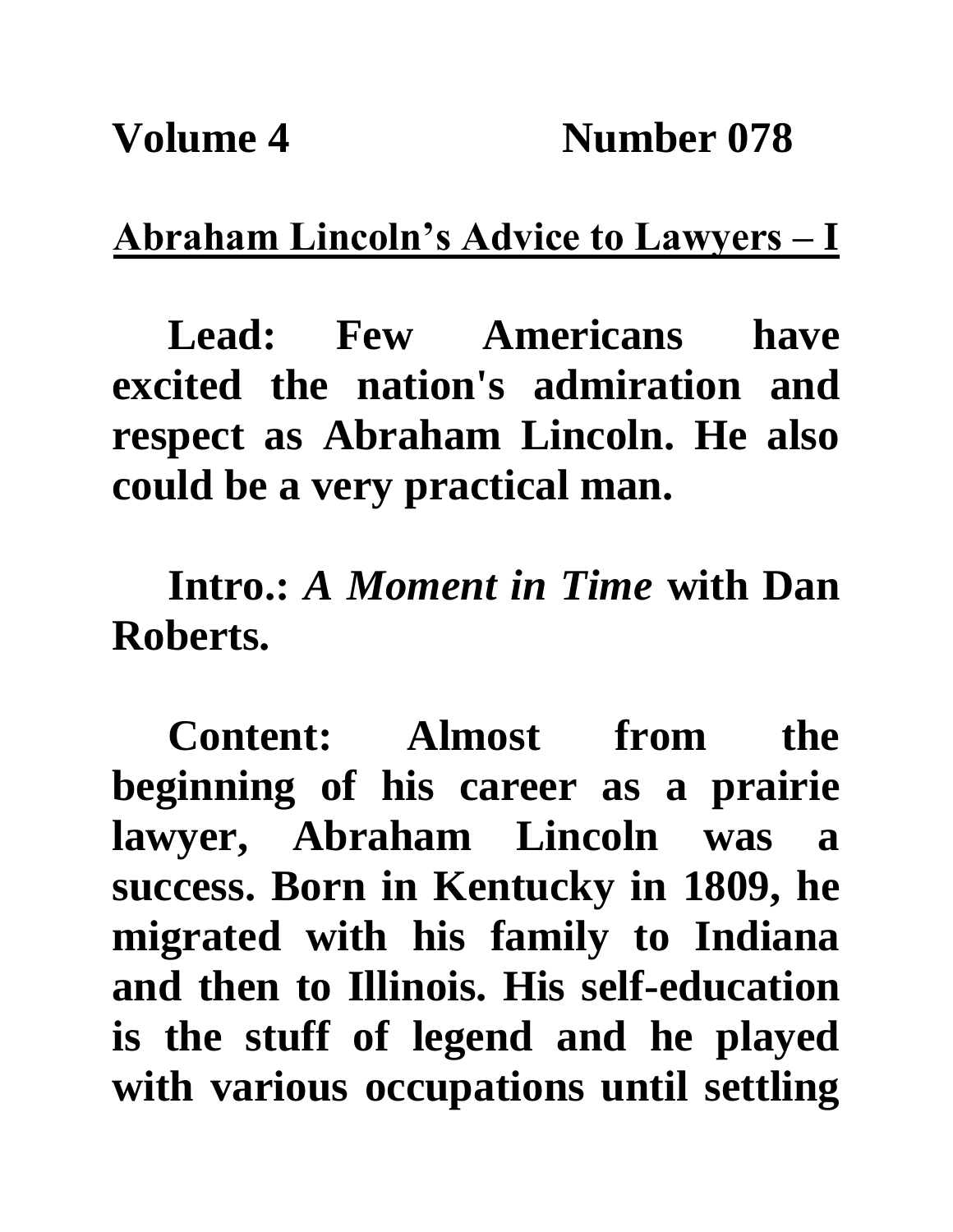**on the practice of law. In 1836 he was sufficiently prepared to pass the bar and began his practice, first in New Salem then Springfield. He worked hard, followed the judges on their circuits, and soon was making a handy living. More than the judges, more than the Governor of the state.** 

**He could tell a great story. After the Black Hawk War of 1832, he joked that he never saw any "live fighting Indians, but he had "a good many struggles with the mosquitoes." Lincoln had absorbed the flinty pragmatism of his grim frontier upbringing, had good instincts about people, liked them and they liked him back. For instance, tall, gangly, awkward in his appearance, he knew**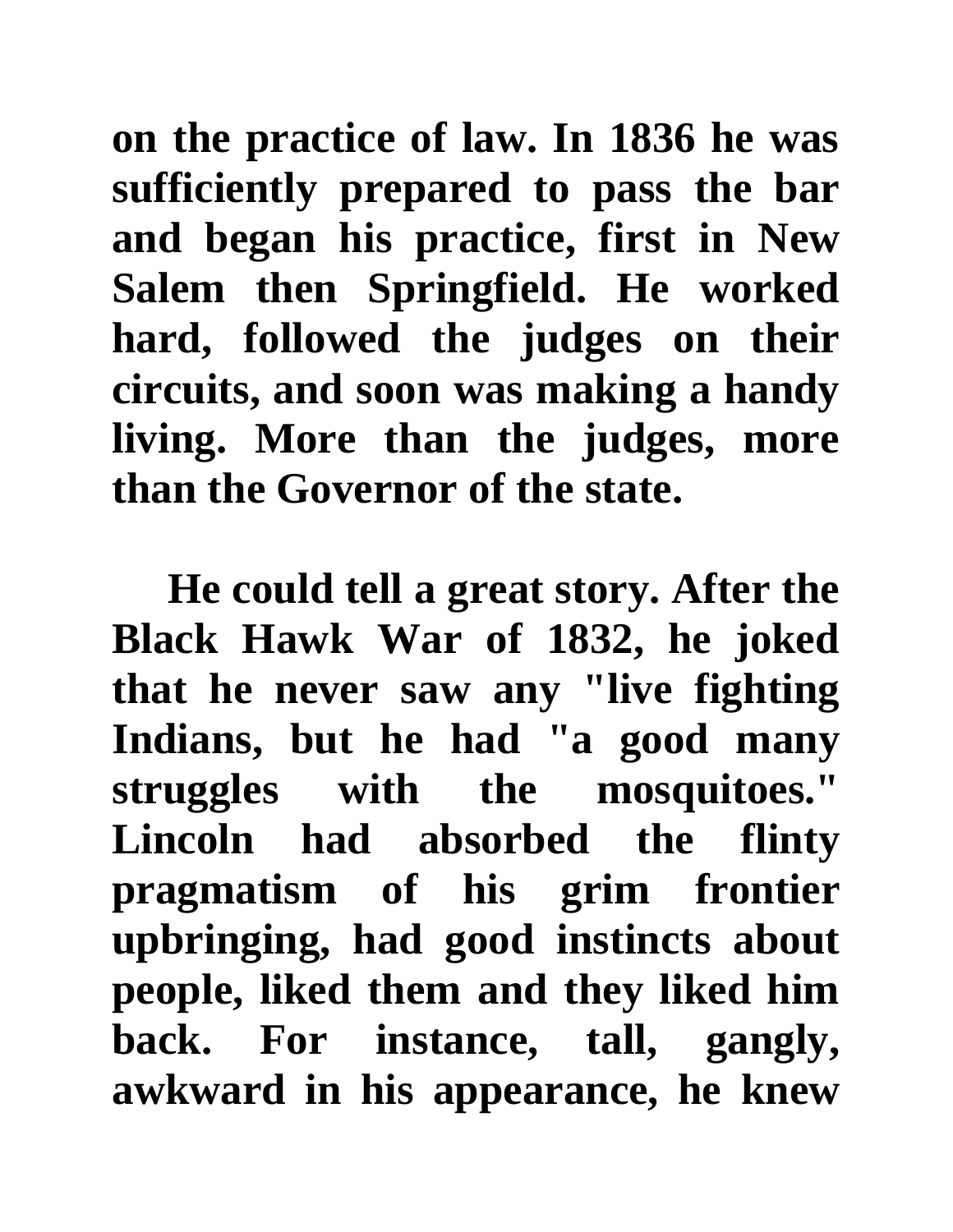**he was no beauty, but he also knew that he shared that defect with the vast majority of jurors and later voters. A little self-deprecating remark, a funny story usually told over and over again so that people knew the punch line, a clever turn of phrase, a quote from Shakespeare, and he had them. Yet, most of that buffoonery was just contrived. Lincoln was as smart as a whip. Shrewd, with a healthy dose of common sense, Abraham Lincoln could see to the heart of a case and usually won it.** 

**There is within the Lincoln archives a fascinating documentary fragment that gives more than a clue to his native intelligence and toughmindedness. Notes, written in his clear**